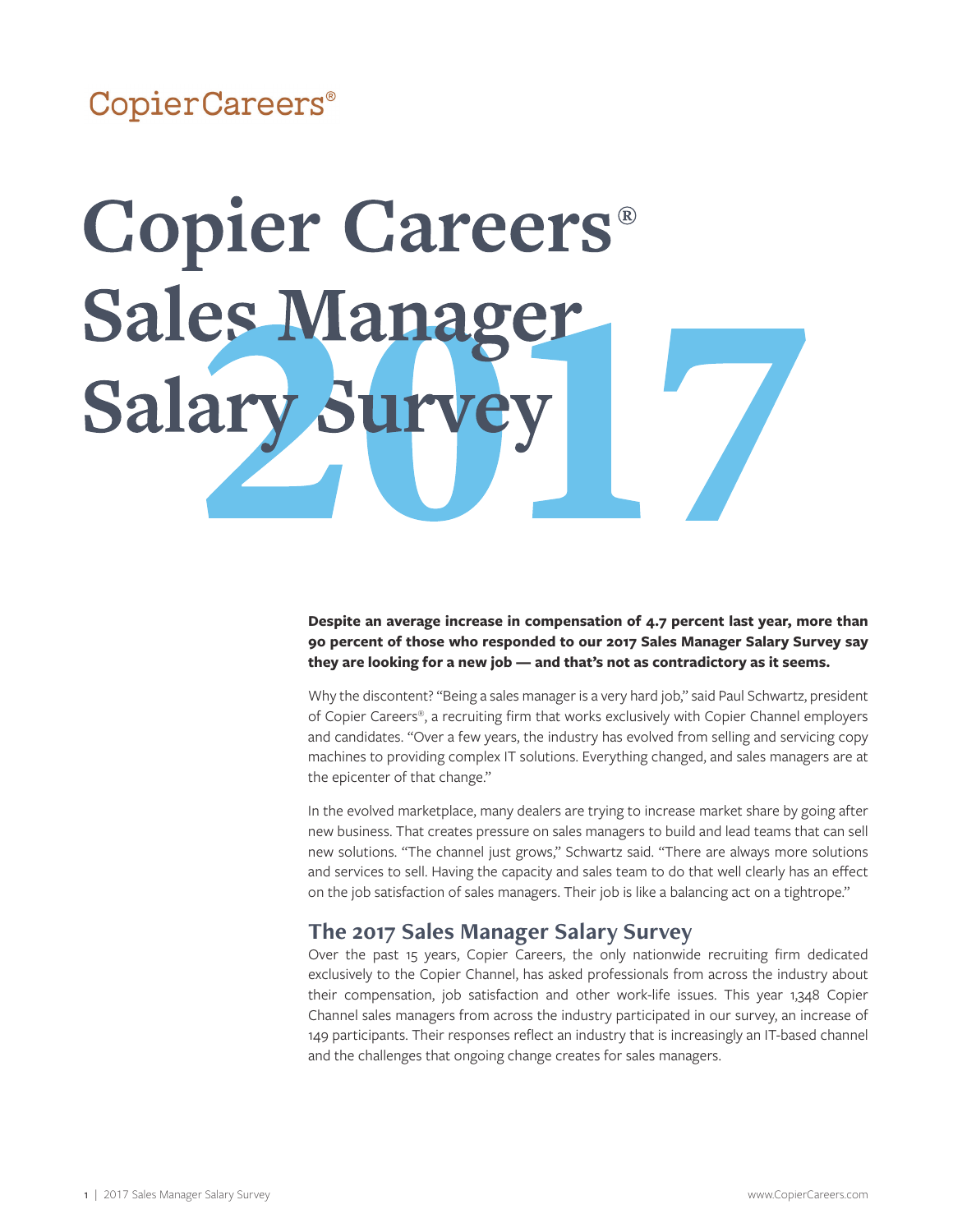# 1'348

# **COPIER CHANNEL SALES MANAGERS PARTICIPATED IN OUR 2017 SURVEY**

### **Copier Sales Managers by the Numbers**

The responses of **1,348 sales managers** to our online **Sales Manager Salary Survey** created a snapshot of a career track with myriad opportunities and nearly as many frustrations.

**Ninety-one percent** of those who took our 2017 Sales Manager Salary Survey said they **are "actively" or "somewhat" looking**  for a new job, even though more than half (56 percent) rated their overall satisfaction as "satisfied" or "very satisfied."

Of those responding, 100 percent said they were looking for a new job because they want higher compensation. Ninety-one percent also said there are job market opportunities too good to pass up.

Some discontent might arise from the rapid pace of change in the industry. As new products and solutions emerge, dealers need to update compensation plans for their sales teams and sales managers — especially how recurring revenue is handled. "Who gets which piece of the pie is an issue," Schwartz said. "There has been a steep learning curve to find the sweet spot on compensation."

In 2017, the average base salary for sales managers was up \$3,547, and commissions increased an average of \$3,606. This reflects the continuing high demand for sales managers with technology and solutions knowledge. It also indicates that copier dealers are aware that they need to increase compensation to keep good sales managers. (Traditional sales managers and selling sales managers both are represented in our survey.)



# *Average Sales Manager Salary*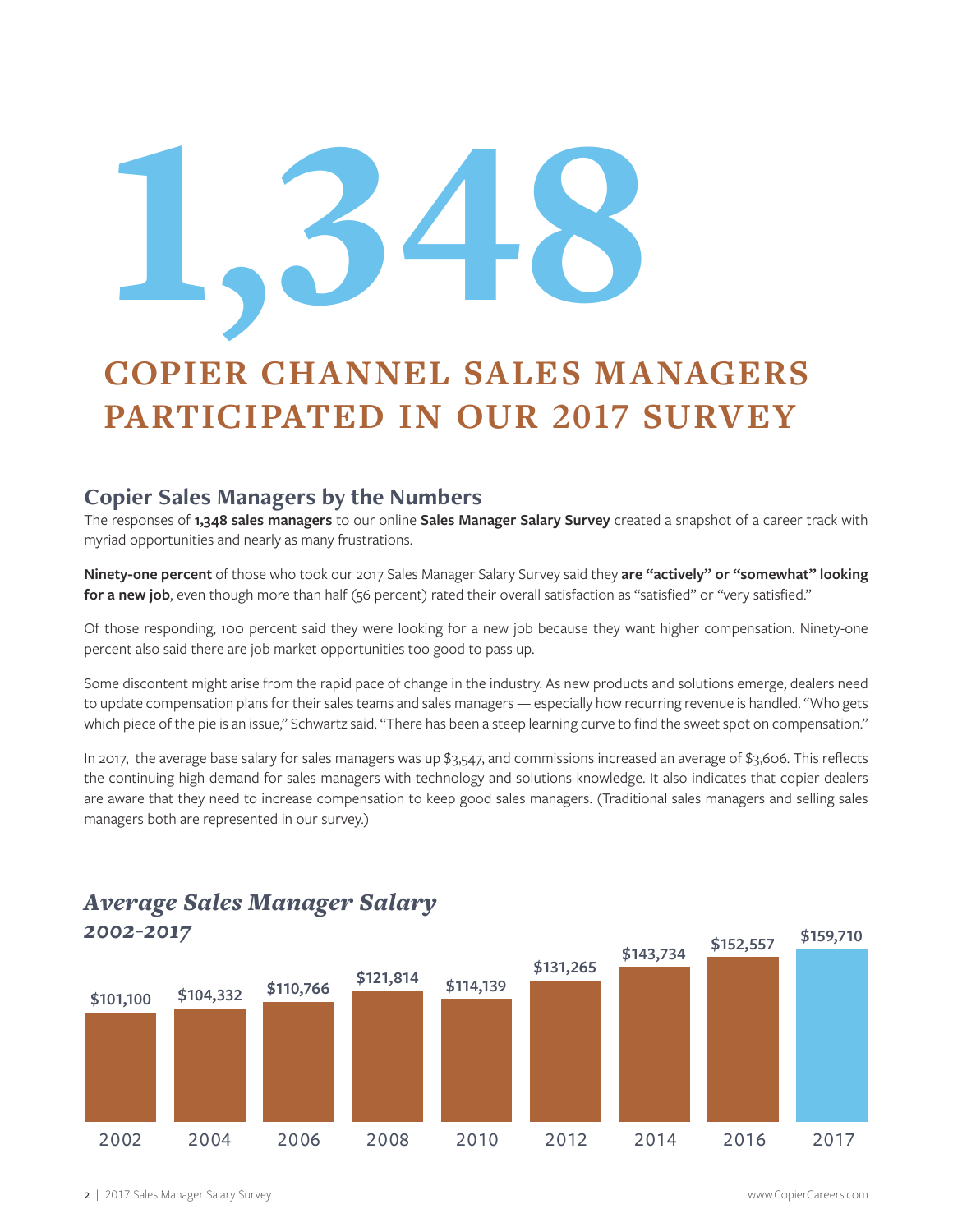### *Satisfaction with Compensation Package*



### *Overall Satisfaction*



### **AV E R A G E H O U R S WORKED PER WEEK**

| 2002 | 46 |
|------|----|
| 2004 | 49 |
| 2006 | 50 |
| 2008 | 54 |
| 2010 | 58 |
| 2012 | 59 |
| 2014 | 58 |
| 2015 | 59 |
| 2016 | 62 |
| 2017 | 61 |

### **2017 Salary and Benefits**

The average base salary for a Copier Channel sales manager rose to \$62,667 this year. Coupled with commissions that averaged \$97,043, the average total compensation for sales managers increased to \$159,710.

Even though 56 percent of survey respondents said they are "very satisfied" or "satisfied" with their total compensation, it may pose a concern for dealers, because that means 44 percent of the sales managers said they are "very dissatisfied," "dissatisfied" or "neutral" with their total compensation package.

The dissatisfaction might arise from each dealer's need to create compensation packages for selling and servicing complex solutions that often have long-term leases, as opposed to a set percentage of the sale of a single machine in the "old" days.

"The industry has gone through a lot of trial and error and frustration on how to compensate sales of software solutions and make it fair for everyone," Schwartz said. "They have made headway, but ongoing changes in the industry have led to a lot of frustration.

"Companies realize they need to compensate more to keep good people, because the market is tight," Schwartz said. "They have to be careful, because when so many sales managers say they are unhappy with their compensation, it will create movement. And it won't be hard to place them, because everybody is looking to hire good sales managers."

### **AVERAGE ANNUAL COMPENSATION**

|                     | 2002     | 2004                  | 2006                  | 2008     | 2010      | 2012      | 2014      | 2015      | 2016      | 2017      |
|---------------------|----------|-----------------------|-----------------------|----------|-----------|-----------|-----------|-----------|-----------|-----------|
| Base pay            | \$39,800 | \$42,211              | \$44,322              | \$48,678 | \$48,699  | \$54,231  | \$57,525  | \$58,826  | \$59,120  | \$62,667  |
| Commission \$61,300 |          | \$62,121              | \$66,444              | \$73,136 | \$65,440  | \$77,034  | \$86,209  | \$91,244  | \$93,437  | \$97,043  |
| <b>Total</b>        |          | $$101,100$ $$104,332$ | $$110,766$ $$121,814$ |          | \$114,139 | \$131,265 | \$143,734 | \$150,070 | \$152,557 | \$159,710 |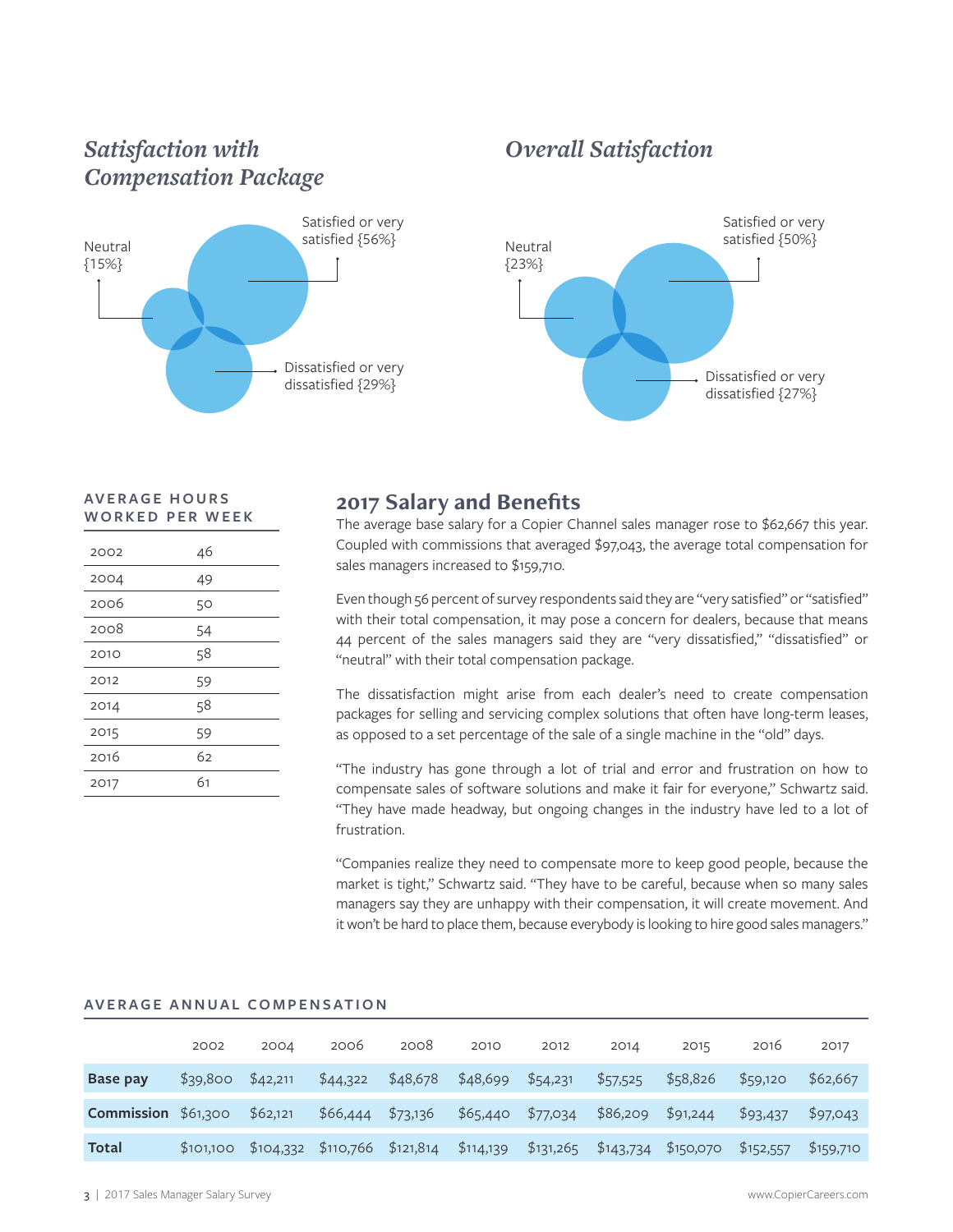### *What matters most to you about your job?*



### **When asked about their "overall satisfaction" with their job, 50 percent of respondents in the Sales Manager Salary Survey said they are "satisfied" or "very satisfied." The other 50 percent described their satisfaction level as "neutral" (23%) or "dissatisfied" or "very dissatisfied" (27%).**

Beyond compensation, many sales managers seem to want something more. When asked to select seven factors "that matter most about your job" from a list of 37 variables, the top choices in 2017 were overwhelmingly about "feel good" choices. All respondents (100%) said they want to know that their work is important to the company's success." Ninety-one percent want "the ability to work with leading-edge technology," and 90 percent "want to work on creating new, innovative IT solutions."

This year's salary survey also shows sales managers have increased interest in the "how" of their jobs: 81 percent said they want to understand their company's business strategy; 81 percent expressed a desire to know that their work helps to achieve company goals, and 57 percent want to know that their opinion is acknowledged and valued.

The strength of those responses speaks volumes, Schwartz said. "If you don't know where you stand, how are you supposed to help advance company goals? For me, that shows commitment and engagement."

### **TOP NON-CASH/ INDIRECT CASH REWARDS**

1. Health benefits

- 2. Company car/car allowance
- 3. Certification reimbursement
- 4. Further education/training
- 5. Stock purchase plan
- 6. Tuition reimbursement

### **TOP REASONS FOR EARNING BONUSES**

- 1. Personal performance
- 2. Signing bonus
- 3. Certification/training
- 4. Project milestone completion
- 5. Retention bonus
- 6. Company profit sharing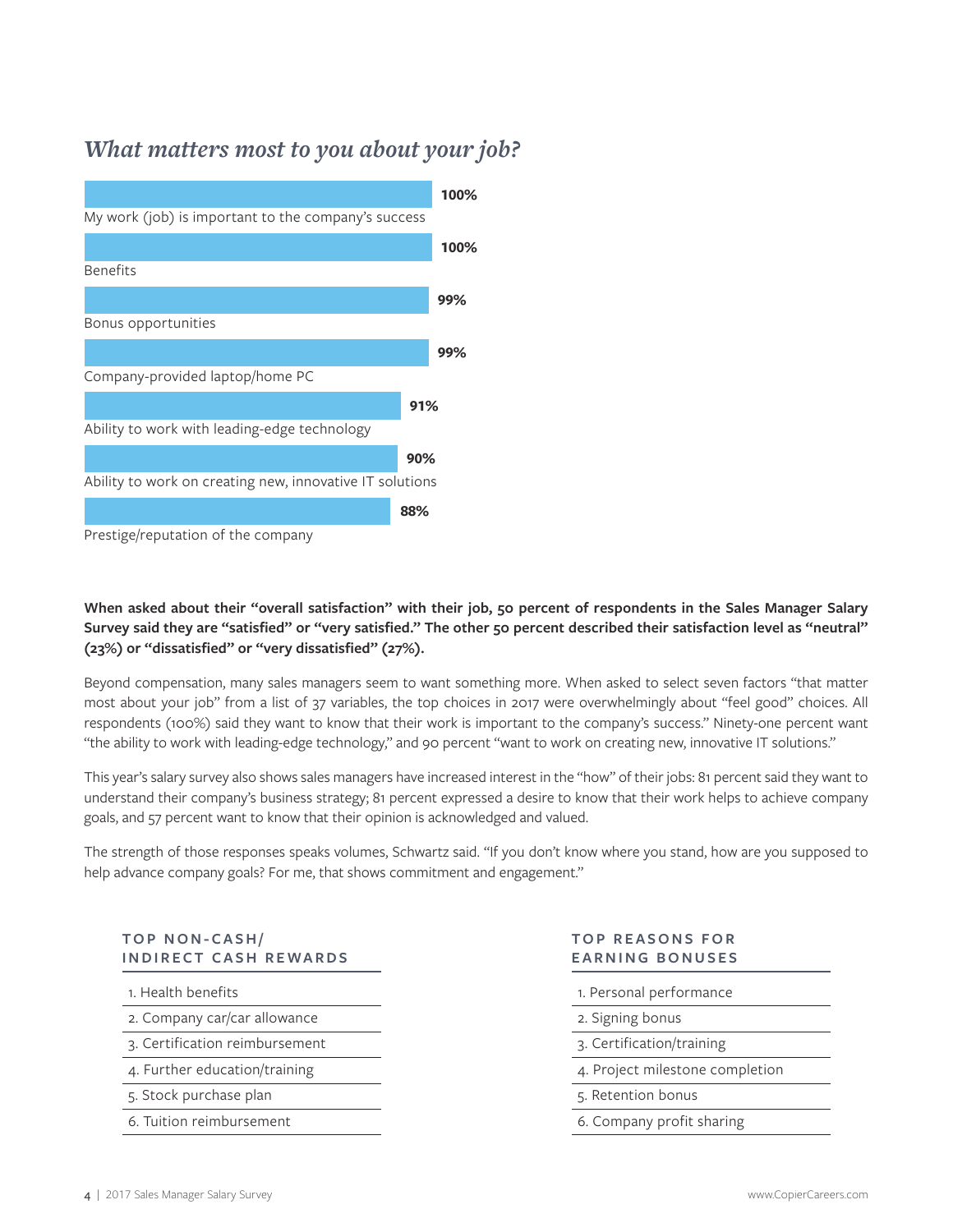# *As smaller organizations try to expand their market share, they are hiring more sales reps ... and that can create stress for sales managers.*

The 1,348 Copier Channel sales managers who took this year's salary identified where they work by type of copier business: 37 percent work for single-location independent copier dealerships; 27 percent work at multi-location regional dealerships; 22 percent work at OEMs; 10 percent work for national sales and service organizations and 4 percent work for other non-specified Copier Channel employers.

Overall, the survey shows that more than two-thirds of sales managers lead teams of 10 or fewer members. In 2017, those supervising from one to 20 staff members increased slightly from last year.

- 69.2 percent of sales managers supervise from one to 10 people
- 20 percent manage a sales staff of 11-20
- 7 percent lead teams of 21-50
- 4 percent oversee teams of 51-100

"As smaller organizations try to expand their market share, they are hiring more sales reps," said Jessica Crowley, business development manager and senior recruiter at Copier Careers. "We have seen a focus on building 'net new teams' that focus on going after all new business, not just acquiring new accounts and products, and that can create stress for sales managers."

In the 15th year of this survey, we found that the education level of sales managers has increased over time. In 2002, the first year of the survey, the highest level of education that respondents reported was OEM training. In 2017, the type of education sales managers report has expanded to degrees from tech or trade schools, associate's degrees and MBAs.

One thing has remained constant in the past 15 years: Most sales teams in 2002 and today are led by a sales manager with "some college." However, the increase in IT solutions might change the level of education required to lead sales teams over time.

### *Education Level – 2002 Education Level – 2017*



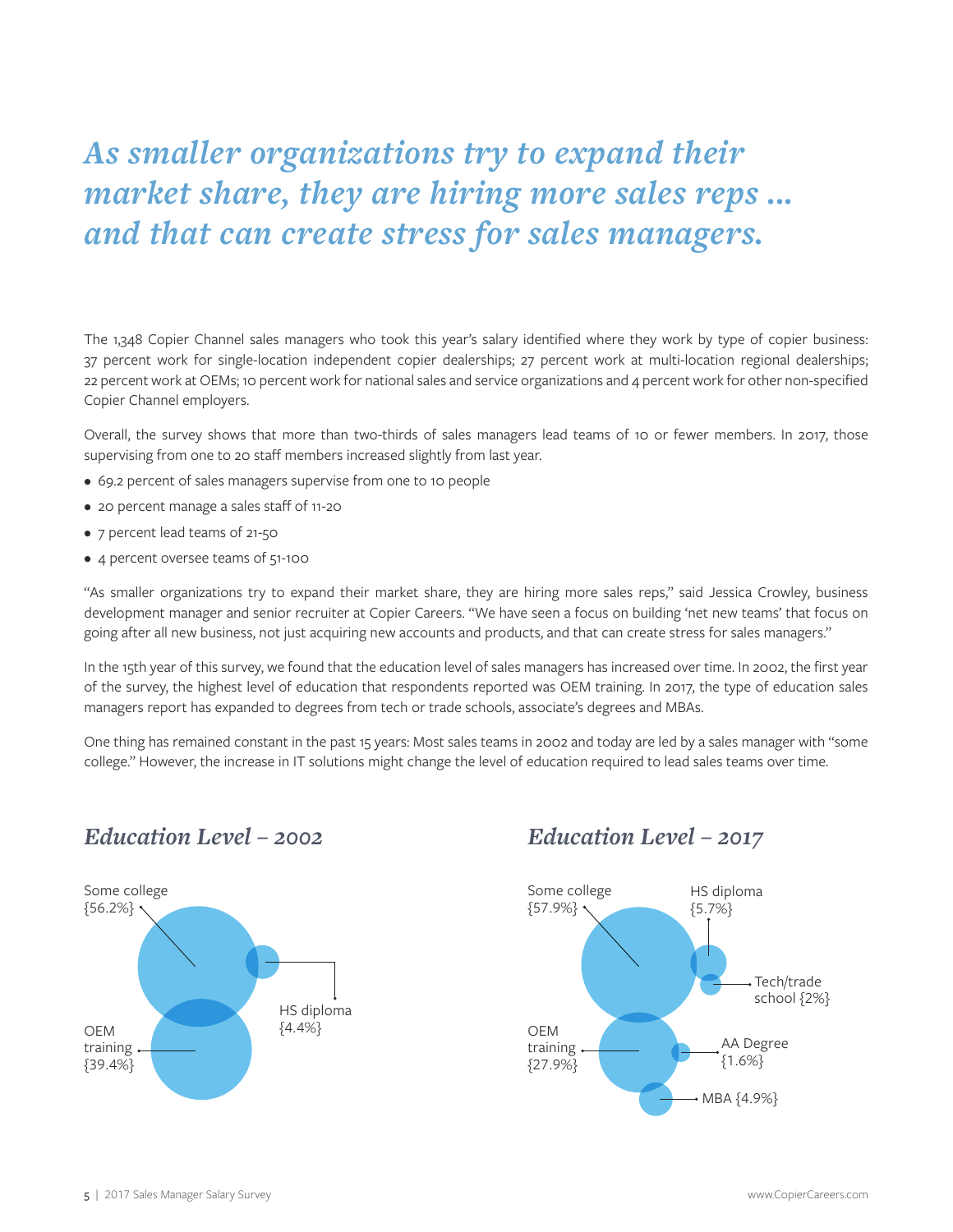### *Which industry segment do you work in?*



### *Are you looking for a new job?*



### **A Good Sales Manager Is Hard to Find**

Perhaps the most telling detail from this year's Salary Survey is that 91 percent of sales managers are "actively" or "somewhat" looking for a new job. Only 9 percent of those who took the survey said they would NOT consider a new opportunity.

For dealership owners and managers the critical question is, "why?"

The answer is simple, Crowley said. "You need to do well with what you sell. Dealers need to have the service and support in place to keep customers happy, otherwise sales people will go somewhere else — because they can."

Crowley points to some of the frustrations and friction points for sales managers that may create interest in changing jobs:

- A dealer's inability to deliver service or support for new solutions
- Fair compensation for selling complex new solutions
- A lack of resources to recruit sales reps
- A lack of rewards that makes it difficult to retain staff
- The constant need to hire and train new sales reps

"Sales managers want support not only from management but from all parts of the company: service support, sales support, back office and administration," Crowley said.

 "Everyone needs to be on the same page and have an understanding of company goals, so the sales manager can lead the sales team, sell the solutions and achieve those goals."

The survey also shows that women now hold nearly a third of the sales manager positions. In 2002, women only held 7 percent of Copier Channel sales manager positions.

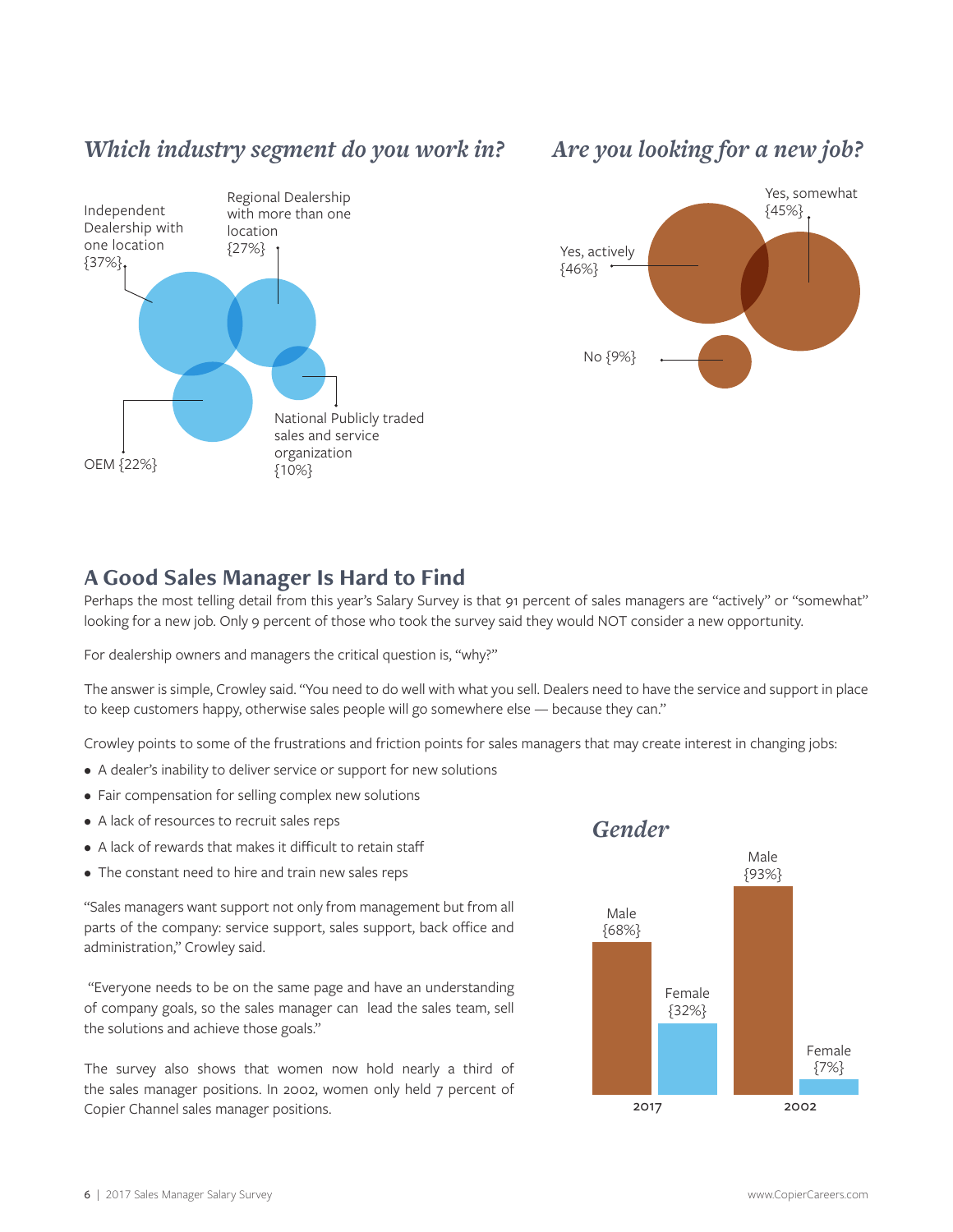# *Dissatisfaction (with compensation) has been consistent over a number of years ... companies need to be aware that this is reaching a critical mass.*

### **Should I Stay or Should I Go?**

With a high demand for their expertise, Copier Channel sales managers have a wide array of choices, and their responses to this year's survey indicate that many are considering their options.

"If you look at how sales managers feel about their total compensation, 60 percent of them are unhappy with it," Schwartz said. "That dissatisfaction has been consistent over a number of years, but the point is that companies have to be aware that this is reaching a critical mass."

Consider that dissatisfaction with compensation alongside the No. 1 reason that sales managers say they would change jobs, and you see the potential problem. One hundred percent of sales managers responding to this year's survey say that "higher compensation" is the No. 1 reason they would change jobs.

"Job market opportunities too good to pass up" and dissatisfaction with compensation could create some churn in the industry. "These people want to grow, and they're going to go where they can grow, sell complete solutions and add value," Schwartz said.

### *Why are you looking for a new job?*